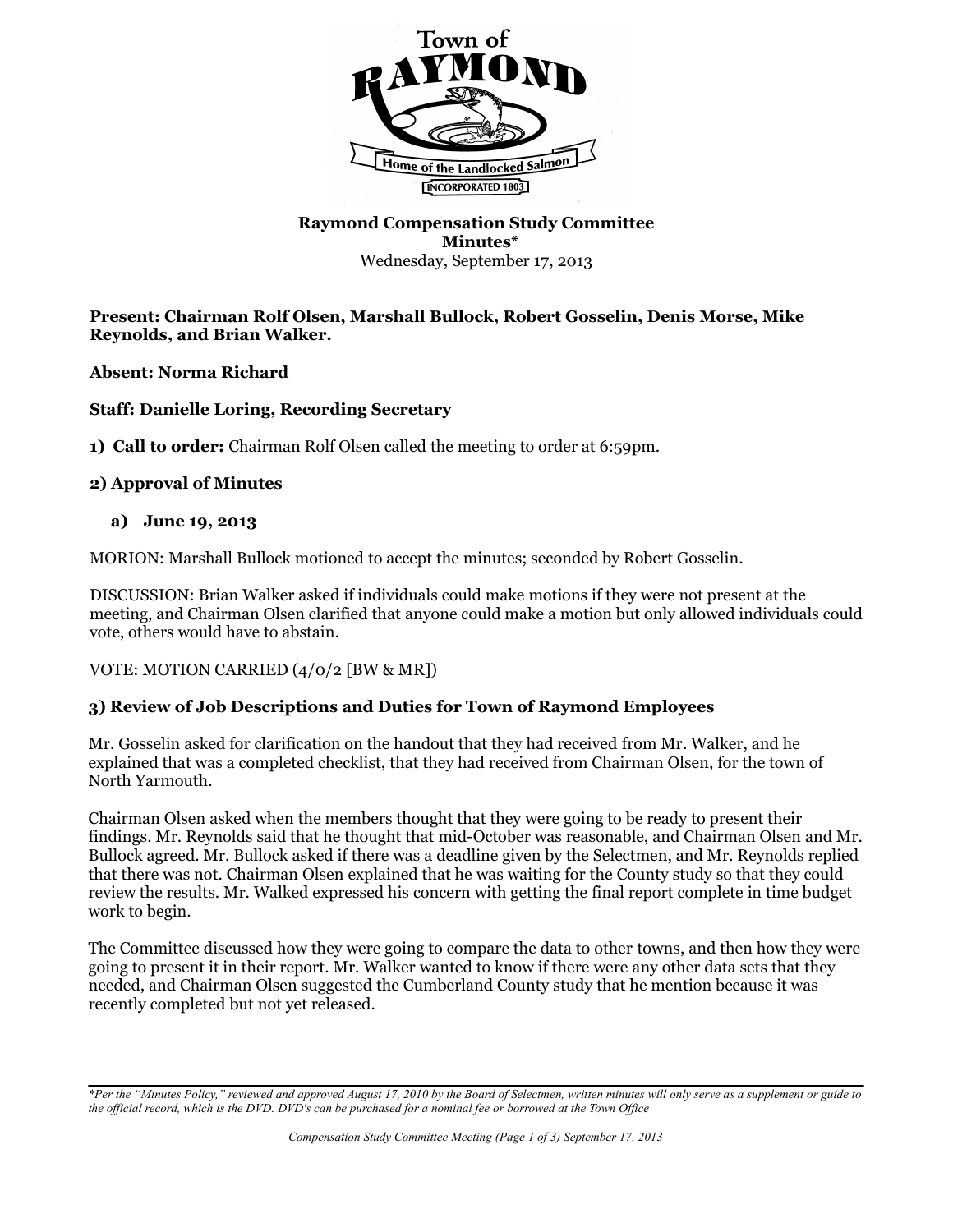Mr. Reynolds explained that he felt that original charge of the committee was to review the data and send results to the Selectmen. The Board would then work to deal with their hybrid/cross training system and develop a compensation system.

Mr. Walker asked if the Budget-Finance Committee was going to have a role in reviewing the data, and Chairman Olsen explained that the charge had come from the Board of Selectmen. Mr. Bullock added that he felt that, once the report was released, the Selectmen would have to charge another ad hoc committee to develop job descriptions and pay scales.

#### **4) Discussion of Questions and Results for Subject Towns**

Mr. Walker presented his results collected from North Yarmouth. He explained that their total valuation was \$450,000,000 with a population 3,500 people, with no seasonal fluctuation. He stated that the gross payroll was \$500,000 versus Raymond's \$1,000,000. He explained that there was a lot of cross training among staff and management, and the staff number was much smaller than Raymond's which he attributed to the high volunteerism there.

Mr. Walker continued by reviewing the responsibilities of North Yarmouth's employees. He explained that the role of the Clerk was the same plus a portion of what Raymond had as duties for the Finance Director, such as accounting and tax bills, because they did not have that job title. The Town Clerk also does the job of deputy treasurer and back up Code Officer. There were usually two full-time counter clerks, but at the time there were operating with a temp and the Clerk.

He continued that there was no Executive Assistant and the responsibilities for each Board fell upon the chairs, and the videography was contracted out. The Code Officer for North Yarmouth had the same responsibilities as well as electrical permitting and inspections, flood planning, conservation committee and E911.The role of their Town Manager did not include Harbor Master but was the same relative job with the addition of fleet management and almost no administrative support.

Mr. Walker continued that the Town does all their own plowing with the cooperation of Public Works and other Town employees, such as the Fire Chief. Public Works has 3 full-time, year round employees and 1 part-time winter as well as another part-time summer employee. The Public Safety Department used Falmouth for their dispatch services, and the Fire Chief was the only full-time employee.

Mr. Reynolds commented that it appeared that North Yarmouth may have taken the mutual aid a step further and developed contracts to codify the relationships, rather than verbal agreements.

Mr. Morse referred to the chart that had the original data sets for North Yarmouth and pointed out that they had indicated that they did not have a Fire Chief and that they were funding the CIP, but now they had a Chief and had opted not to fund the CIP. He was also curious about what other towns were doing merit raises versus flat CPI increases and if the workloads were consistent across job descriptions.

Chairman Olsen explained that the Committee was just looking at position/title rather than the workload because he felt that workloads were not consistent but job expectations were.

## **5) Confirm Next Meeting Date**

#### **October 10, 2013 or November 7, 2013**

*<sup>\*</sup>Per the "Minutes Policy," reviewed and approved August 17, 2010 by the Board of Selectmen, written minutes will only serve as a supplement or guide to the official record, which is the DVD. DVD's can be purchased for a nominal fee or borrowed at the Town Office*